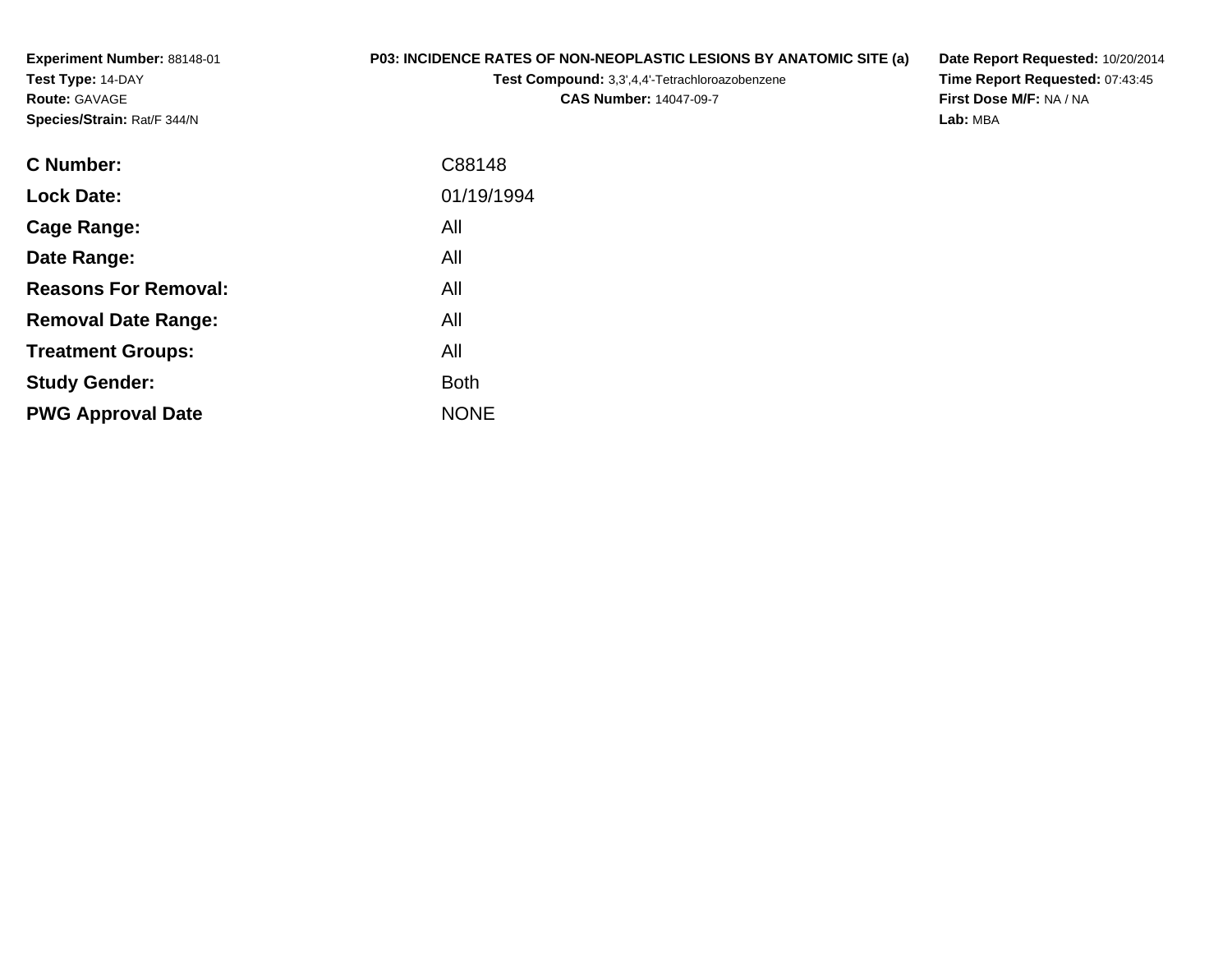| Test Type: 14-DAY                       |         | Test Compound: 3,3',4,4'-Tetrachloroazobenzene | Time Report Requested: 07:43:45 |                         |                     |                     |  |
|-----------------------------------------|---------|------------------------------------------------|---------------------------------|-------------------------|---------------------|---------------------|--|
| Route: GAVAGE                           |         |                                                | <b>CAS Number: 14047-09-7</b>   | First Dose M/F: NA / NA |                     |                     |  |
| Species/Strain: Rat/F 344/N             |         |                                                |                                 |                         | Lab: MBA            |                     |  |
| F 344/N Rat MALE                        | 0 MG/KG | <b>MG/KG</b><br>12.5                           | 32 MG/KG                        | 80 MG/KG                | <b>MG/KG</b><br>200 | <b>MG/KG</b><br>500 |  |
| <b>Disposition Summary</b>              |         |                                                |                                 |                         |                     |                     |  |
| <b>Animals Initially In Study</b>       | 5       | 5                                              | $5\phantom{.0}$                 | 5                       | 5                   | 5                   |  |
| <b>Early Deaths</b>                     |         |                                                |                                 |                         |                     |                     |  |
| <b>Survivors</b>                        |         |                                                |                                 |                         |                     |                     |  |
| <b>Terminal Sacrifice</b>               | 5       | 5                                              | 5                               | 5                       | 5                   | 5                   |  |
| <b>Animals Examined Microscopically</b> | 5       | 5                                              | 5                               | 5                       | 5                   | 5                   |  |
| <b>ALIMENTARY SYSTEM</b>                |         |                                                |                                 |                         |                     |                     |  |
| Liver                                   | (5)     | (0)                                            | (0)                             | (0)                     | (1)                 | (5)                 |  |
| Hepatodiaphragmatic Nodule              |         |                                                |                                 |                         | 1 (100%)            |                     |  |
| Stomach, Forestomach                    | (5)     | (0)                                            | (0)                             | (0)                     | (0)                 | (5)                 |  |
| Stomach, Glandular                      | (5)     | (0)                                            | (0)                             | (0)                     | (0)                 | (5)                 |  |
| CARDIOVASCULAR SYSTEM                   |         |                                                |                                 |                         |                     |                     |  |
| None                                    |         |                                                |                                 |                         |                     |                     |  |
| <b>ENDOCRINE SYSTEM</b>                 |         |                                                |                                 |                         |                     |                     |  |
| None                                    |         |                                                |                                 |                         |                     |                     |  |
| <b>GENERAL BODY SYSTEM</b>              |         |                                                |                                 |                         |                     |                     |  |
| None                                    |         |                                                |                                 |                         |                     |                     |  |
| <b>GENITAL SYSTEM</b>                   |         |                                                |                                 |                         |                     |                     |  |
| None                                    |         |                                                |                                 |                         |                     |                     |  |
| HEMATOPOIETIC SYSTEM                    |         |                                                |                                 |                         |                     |                     |  |
| Lymph Node, Mesenteric                  | (5)     | (0)                                            | (0)                             | (0)                     | (0)                 | (5)                 |  |
| Spleen                                  | (5)     | (5)                                            | (5)                             | (5)                     | (5)                 | (5)                 |  |
| Hematopoietic Cell Proliferation        |         | 4 (80%)                                        | 5 (100%)                        | 5 (100%)                | 5 (100%)            | 5 (100%)            |  |
| Thymus                                  | (5)     | (0)                                            | (0)                             | (0)                     | (0)                 | (5)                 |  |

**P03: INCIDENCE RATES OF NON-NEOPLASTIC LESIONS BY ANATOMIC SITE (a)**

**Date Report Requested:** 10/20/2014

Hemorrhage $e$  and  $2(40\%)$ INTEGUMENTARY SYSTEM

**Experiment Number:** 88148-01

a - Number of animals examined microscopically at site and number of animals with lesion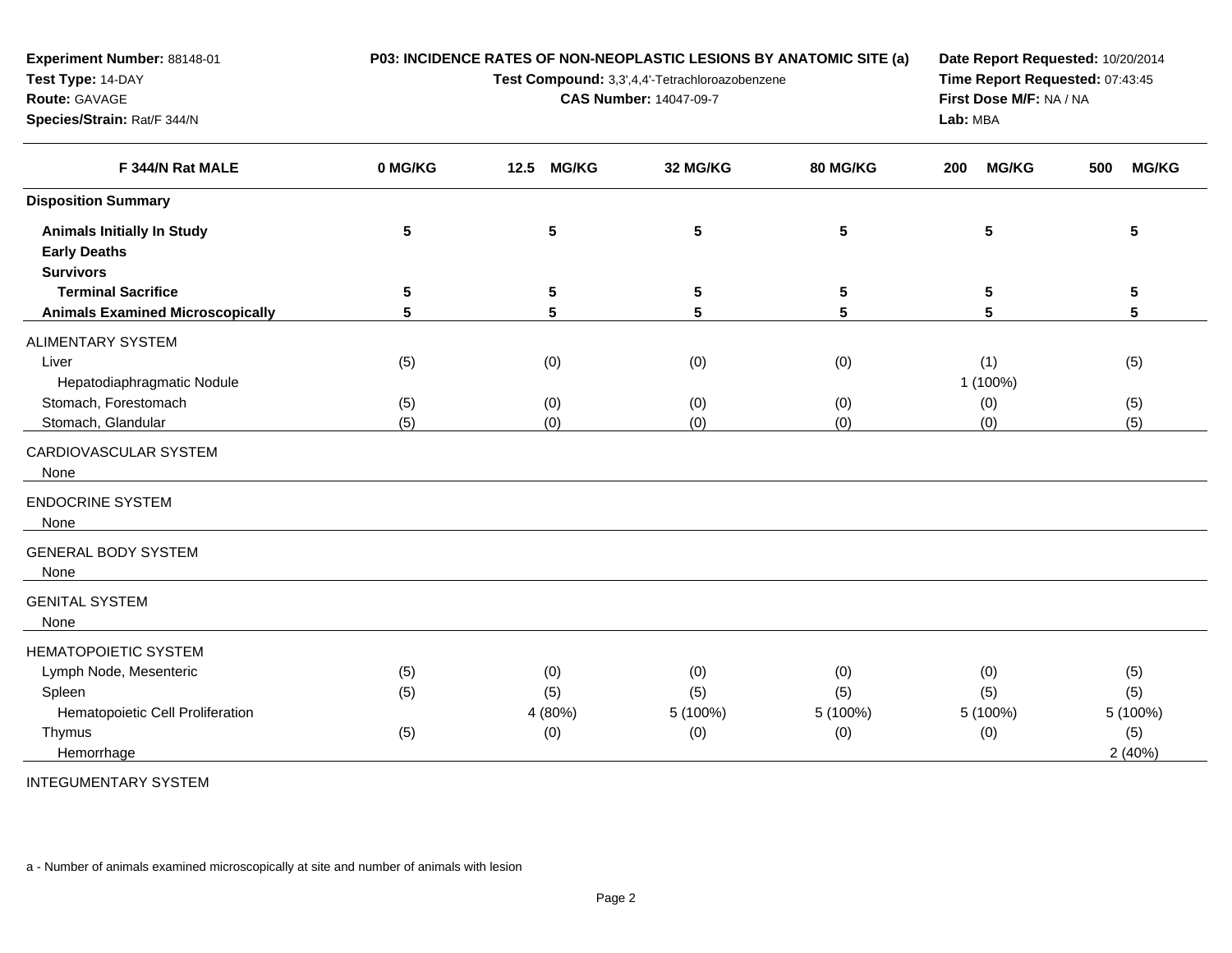| Experiment Number: 88148-01                           | P03: INCIDENCE RATES OF NON-NEOPLASTIC LESIONS BY ANATOMIC SITE (a) |                                                |                                 |                 |                     | Date Report Requested: 10/20/2014 |  |  |  |
|-------------------------------------------------------|---------------------------------------------------------------------|------------------------------------------------|---------------------------------|-----------------|---------------------|-----------------------------------|--|--|--|
| Test Type: 14-DAY                                     |                                                                     | Test Compound: 3,3',4,4'-Tetrachloroazobenzene | Time Report Requested: 07:43:45 |                 |                     |                                   |  |  |  |
| Route: GAVAGE                                         |                                                                     | <b>CAS Number: 14047-09-7</b>                  |                                 |                 |                     | First Dose M/F: NA / NA           |  |  |  |
| Species/Strain: Rat/F 344/N                           |                                                                     |                                                |                                 |                 | Lab: MBA            |                                   |  |  |  |
| F 344/N Rat MALE                                      | 0 MG/KG                                                             | <b>MG/KG</b><br>12.5                           | 32 MG/KG                        | <b>80 MG/KG</b> | <b>MG/KG</b><br>200 | <b>MG/KG</b><br>500               |  |  |  |
| None                                                  |                                                                     |                                                |                                 |                 |                     |                                   |  |  |  |
| MUSCULOSKELETAL SYSTEM<br>None                        |                                                                     |                                                |                                 |                 |                     |                                   |  |  |  |
| NERVOUS SYSTEM<br>None                                |                                                                     |                                                |                                 |                 |                     |                                   |  |  |  |
| <b>RESPIRATORY SYSTEM</b><br>None                     |                                                                     |                                                |                                 |                 |                     |                                   |  |  |  |
| SPECIAL SENSES SYSTEM<br>None                         |                                                                     |                                                |                                 |                 |                     |                                   |  |  |  |
| <b>URINARY SYSTEM</b>                                 |                                                                     |                                                |                                 |                 |                     |                                   |  |  |  |
| Kidney                                                | (5)                                                                 | (5)                                            | (5)                             | (5)             | (5)                 | (5)                               |  |  |  |
| Inflammation, Focal                                   | 1(20%)                                                              |                                                |                                 |                 |                     |                                   |  |  |  |
| Nephropathy, Chronic                                  |                                                                     | 2(40%)                                         | 1(20%)                          | 3(60%)          | 3(60%)              | 4 (80%)                           |  |  |  |
| Renal Tubule, Accumulation, Hyaline<br><b>Droplet</b> | 1(20%)                                                              |                                                |                                 | 2(40%)          | 1(20%)              | 5 (100%)                          |  |  |  |

\*\*\*END OF MALE DATA\*\*\*

a - Number of animals examined microscopically at site and number of animals with lesion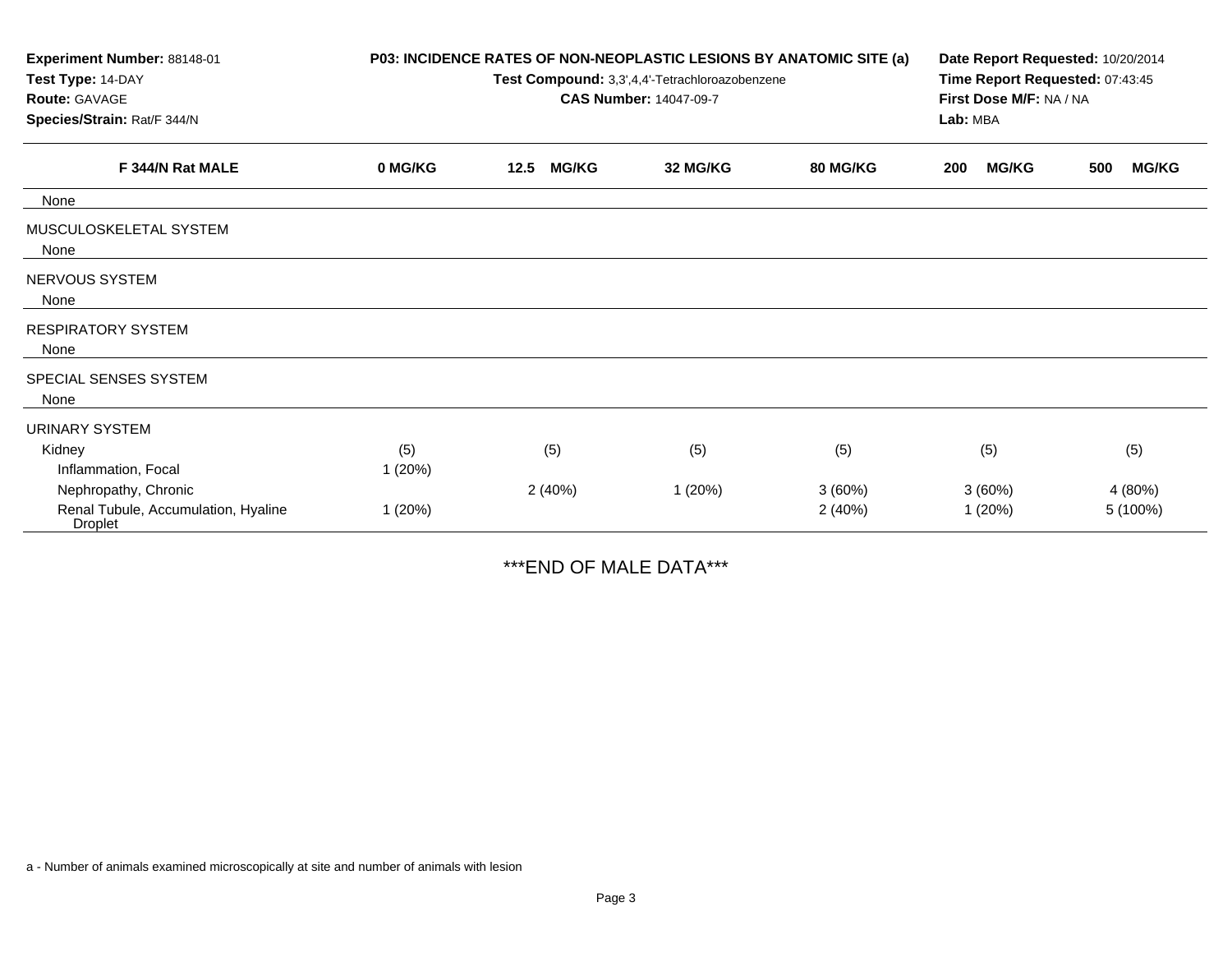| Test Type: 14-DAY                                                            |            |                               | Test Compound: 3,3',4,4'-Tetrachloroazobenzene | Time Report Requested: 07:43:45 |                                     |                     |  |  |
|------------------------------------------------------------------------------|------------|-------------------------------|------------------------------------------------|---------------------------------|-------------------------------------|---------------------|--|--|
| Route: GAVAGE<br>Species/Strain: Rat/F 344/N                                 |            | <b>CAS Number: 14047-09-7</b> |                                                |                                 | First Dose M/F: NA / NA<br>Lab: MBA |                     |  |  |
| F 344/N Rat FEMALE                                                           | 0 MG/KG    | <b>MG/KG</b><br>$12.5$        | 32 MG/KG                                       | 80 MG/KG                        | <b>MG/KG</b><br>200                 | 500<br><b>MG/KG</b> |  |  |
| <b>Disposition Summary</b>                                                   |            |                               |                                                |                                 |                                     |                     |  |  |
| <b>Animals Initially In Study</b><br><b>Early Deaths</b><br><b>Survivors</b> | $\sqrt{5}$ | 5                             | $5\phantom{.0}$                                | $5\phantom{1}$                  | 5                                   | 5                   |  |  |
| <b>Terminal Sacrifice</b>                                                    | 5          | 5                             | 5                                              | 5                               | 5                                   | 5                   |  |  |
| <b>Animals Examined Microscopically</b>                                      | 5          | 5                             | 5                                              | 5                               | 5                                   | 5                   |  |  |
| <b>ALIMENTARY SYSTEM</b><br>Liver<br>Hepatodiaphragmatic Nodule              | (5)        | (1)<br>1 (100%)               | (0)                                            | (0)                             | (1)<br>1 (100%)                     | (5)                 |  |  |
| Stomach, Forestomach                                                         | (5)        | (0)                           | (0)                                            | (0)                             | (0)                                 | (5)                 |  |  |
| Stomach, Glandular                                                           | (5)        | (0)                           | (0)                                            | (0)                             | (0)                                 | (5)                 |  |  |
| CARDIOVASCULAR SYSTEM<br>None                                                |            |                               |                                                |                                 |                                     |                     |  |  |
| <b>ENDOCRINE SYSTEM</b><br>None                                              |            |                               |                                                |                                 |                                     |                     |  |  |
| <b>GENERAL BODY SYSTEM</b><br>None                                           |            |                               |                                                |                                 |                                     |                     |  |  |
| <b>GENITAL SYSTEM</b><br>Ovary<br>Cyst                                       | (0)        | (0)                           | (0)                                            | (0)                             | (0)                                 | (1)<br>1 (100%)     |  |  |
| <b>HEMATOPOIETIC SYSTEM</b>                                                  |            |                               |                                                |                                 |                                     |                     |  |  |
| Lymph Node, Mesenteric                                                       | (5)        | (0)                           | (0)                                            | (0)                             | (0)                                 | (5)                 |  |  |
| Spleen                                                                       | (5)        | (5)                           | (5)                                            | (5)                             | (5)                                 | (5)                 |  |  |
| Hematopoietic Cell Proliferation                                             |            | 1 (20%)                       | 4 (80%)                                        | 5 (100%)                        | 5 (100%)                            | 5 (100%)            |  |  |
| Thymus                                                                       | (5)        | (0)                           | (0)                                            | (0)                             | (0)                                 | (5)                 |  |  |

**P03: INCIDENCE RATES OF NON-NEOPLASTIC LESIONS BY ANATOMIC SITE (a)**

**Date Report Requested:** 10/20/2014

Thymocyte, Atrophy1 (20%)

Hemorrhage

**Experiment Number:** 88148-01

a - Number of animals examined microscopically at site and number of animals with lesion

1 (20%)